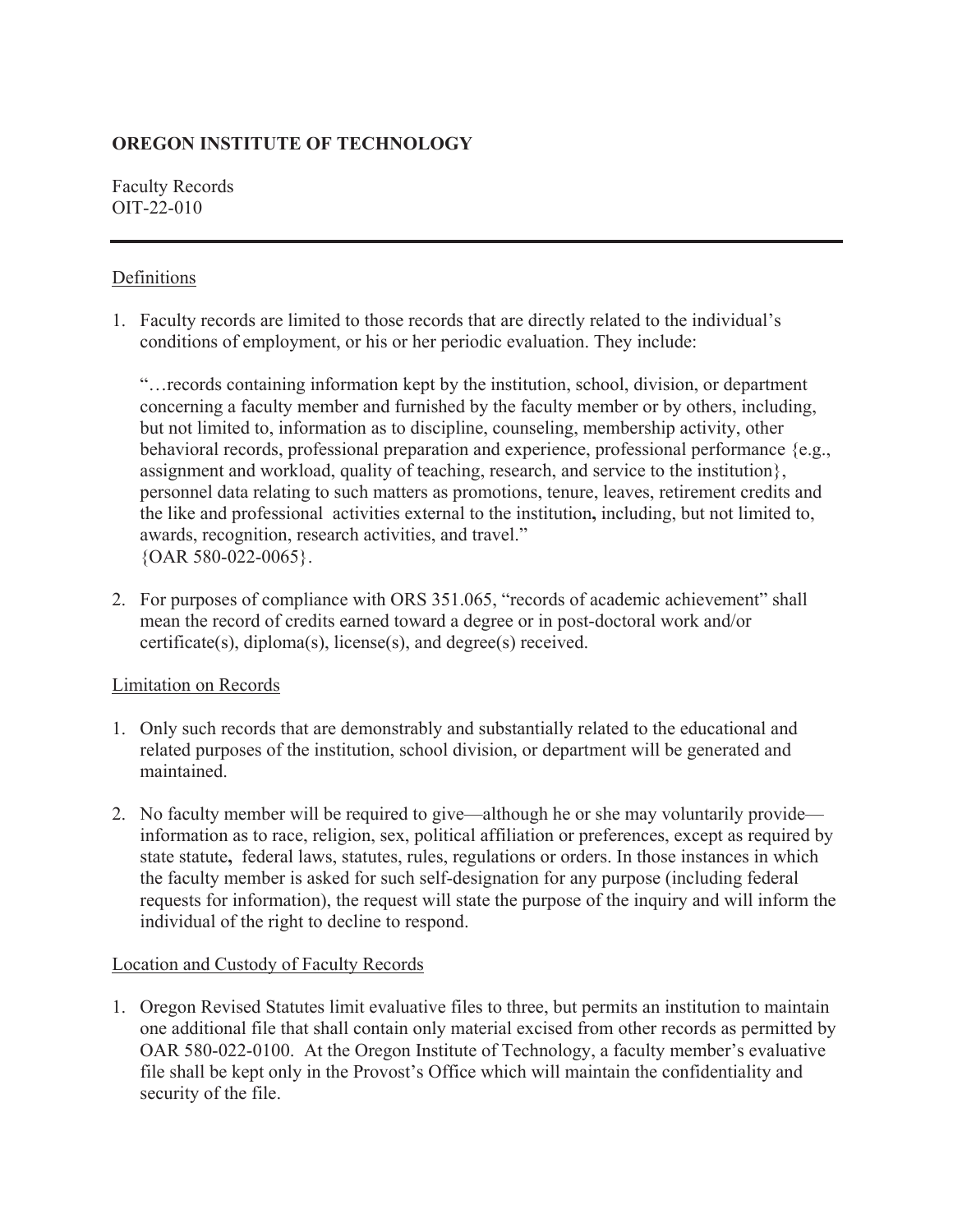- 2. The Director of Human Resources may have a clerical file for each faculty member, consisting of non-evaluative material such as academic rank, years of service, salary, and other needed information. These files are also confidential.
- 3. In addition to the Provost file and Human Resources file, files for faculty or adjunct faculty working at sites other than the Klamath Falls campus, will be maintained in the office of the faculty member's immediate supervisor when he/she also works outside of Klamath Falls**.**
- 4. Department Chairs may have a supervisory file to be used during the academic year, but at the end of the year the documents are to be returned to the faculty member.

#### Open Faculty Records for Access and Additions

- 1. Each faculty member shall have full access to his/her own faculty records and all other evaluative material, written or oral, accepted by any administrator, personnel review committee, or person of this institution relating to a faculty member's conduct, renewal or appointment, promotion, tenure, or post-tenure review except as provided in paragraphs a and b below:
	- a. Letters and other information submitted in confidence to the institution, school, department, or division prior to July 1, 1975, shall be maintained in the designated files. However, if a faculty member requests access to such letters and other information, the anonymity of the contributor of letters and other information obtained prior to July 1, 1975, shall be protected. The full text shall be made available except for those portions that would serve to identify the contributor, which shall be excised by a faculty committee. The excised portions of the documents may be kept in a confidential file in the Provost's Office.
	- b. Confidential letters and other information received after July 1, 1975, by the institution, school, department or division prior to the employment of a faculty member shall not be made available to the prospective employee. However, if the prospective faculty member is employed by the board or its institutions, the confidential pre-employment materials will be placed in the confidential files. If a faculty member requests access to his/her file, the anonymity of the contributor of confidential pre-employment letters and other pre-employment information shall be protected. The full text shall be made available, except those portions of the text that would serve to identify the contributor. Those portions will be excised and retained in a confidential file.
- 2. Any oral or written input received by members of the institution, and intended to be used for faculty evaluation, will be documented to include a summary of the conversation and the names of the conversants**.** Such documentation will be placed in the faculty member's evaluative file. The institution is prohibited from accepting anonymous information that is intended for evaluative purposes with the exception of item 3 below.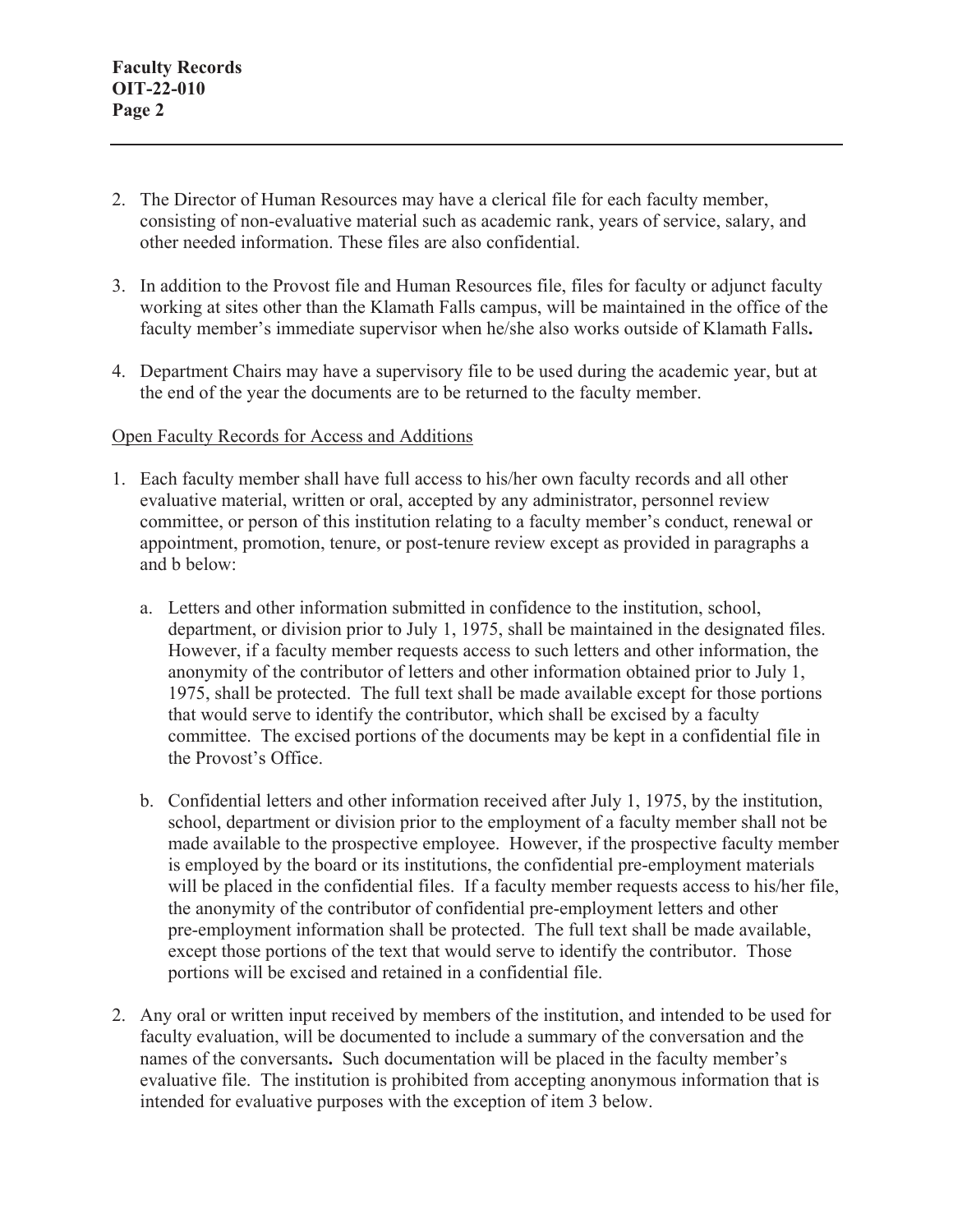- 3. Classroom survey evaluations by students of a faculty member's classroom or laboratory performance will be anonymous. The record of tabulated reports will be placed in the faculty member's evaluative file. All survey instruments used to obtain the evaluative data will be returned to the faculty member. No other evaluative material shall be accepted from students unless students are first informed that the faculty member will have access to such material and that the identity of the student cannot be preserved.
- 4. Each faculty member will review his/her periodic regular written evaluation with an immediate evaluating officer (Department Chair, Assistant Provost, Provost, or President). A copy of the evaluative statement, signed by the faculty member signifying that he or she has seen and discussed the evaluation, will be placed in the faculty member's evaluative file. Other evaluations given to the faculty member will contain, or have attached to them, a statement informing the faculty member that he/she may, at his/her option, discuss the evaluative statement with the evaluating administrator.
- 5. Each faculty member who believes that any evaluative statement, or document, is incorrect or incomplete may enter into his/her evaluative file such comments, explanation, or rebuttals as desired. These additions will be attached to each copy of the evaluative statement, or document, and retained by the institution.
- 6. Faculty records will be closed to all persons except the faculty member who is the subject of the records and to institutional personnel, such as faculty, administrators, students and others serving on official institutional committees or in other official institutional capacities. Such institutional personnel shall have a demonstrably legitimate need to review the records in order to fulfill their official, professional responsibilities as defined by institutional rules.

### Release of Faculty Record Information

- 1. Certain information about the faculty member may be released upon request and without the faculty member's consent. Such information shall be limited to: directory information {information generally needed in identifying or locating a named faculty member such as the faculty member's full name, campus address and telephone number}; objective evidence of a faculty member's academic achievement, limited to information as to number of credits earned toward a degree or in postdoctoral work, and certificate  $\{s\}$ , diploma $\{s\}$  and degree{s} received; and salary information and the record of terms or conditions of employment, records tabulated from students' classroom survey evaluations, on a finding by the president that privacy rights in an adequate educational environment would not suffer by disclosure.
- 2. All other information shall be considered personal and subject to restricted access as set forth in OAR 580-022-0095 through 580-022-0125 and can be made available only upon written consent, directing the custodian to furnish specific information to the named individual or individuals.